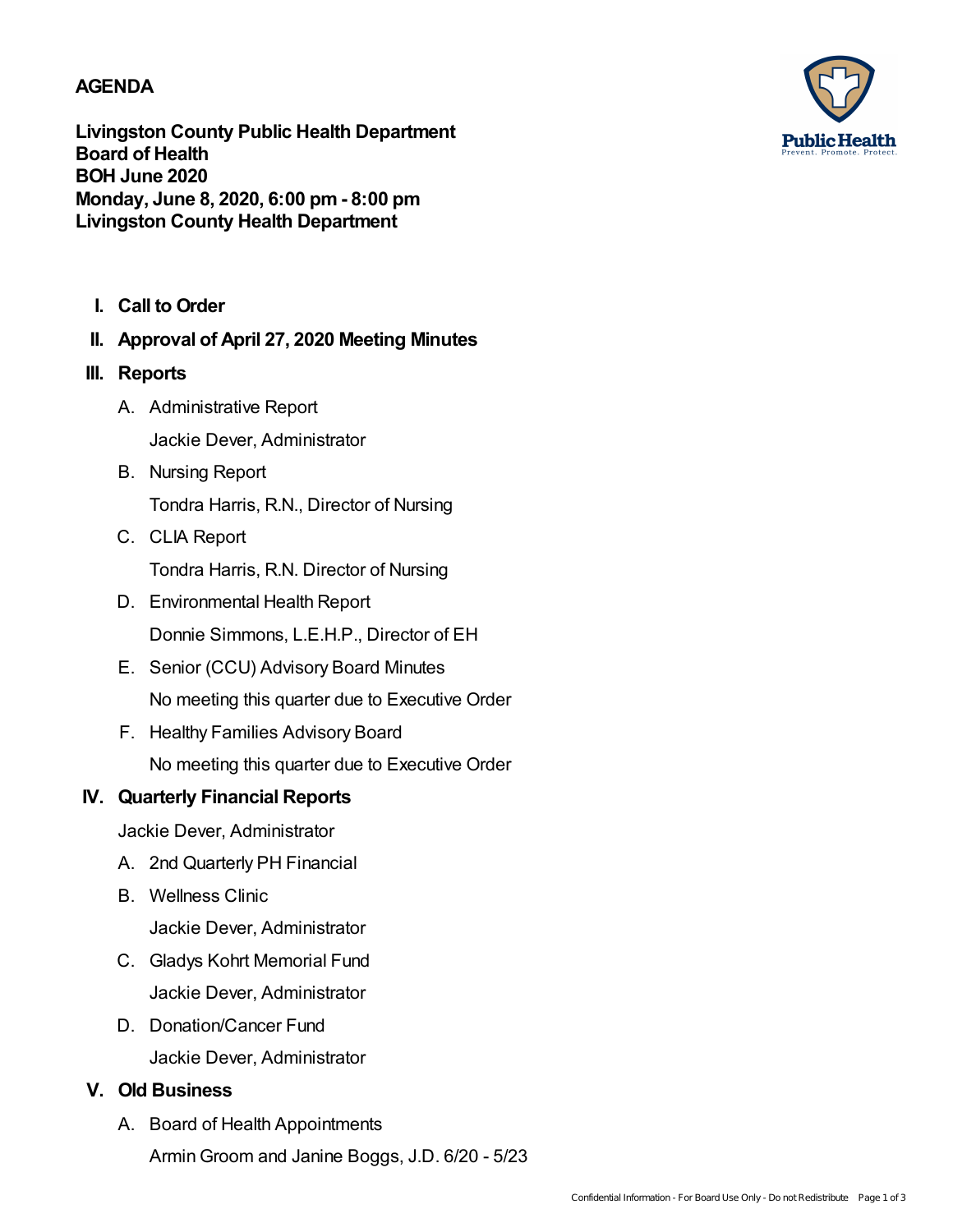- B. Public Health Nursing Program
- C. IPLAN

## **VI. New Business**

- A. FY19 County Financial Audit
- B. Agreement between Board of Health & TB Board
- C. Approval of New Grants
- D. Personnel Policies

No changes

E. Record Retention

No changes

- F. Organizational Charts
- G. Affirmative Action Policy 2020/2021 Goals & Workforce Analysis
- H. Linguistic and Cultural Competency Plan
- I. Policy Review/Approval
	- a. Better Birth Outcomes No changes
	- b. CLIA Policies

No changes

- c. Family Case Management Policies No changes
- d. Family Planning Policies

No changes

- e. Fee Schedule
- f. School Based Health Center

No changes

g. Wellness Policies

No changes, however no longer billing insurance in clinic.

h. WIC/Peer Counseling Policies

No changes

- J. Elections of Officers
- K. FY21 Budget Finance Committee Appointment
- L. Employee Activity Report
- M. Livingston County Health Department Program Statistics
- N. Other